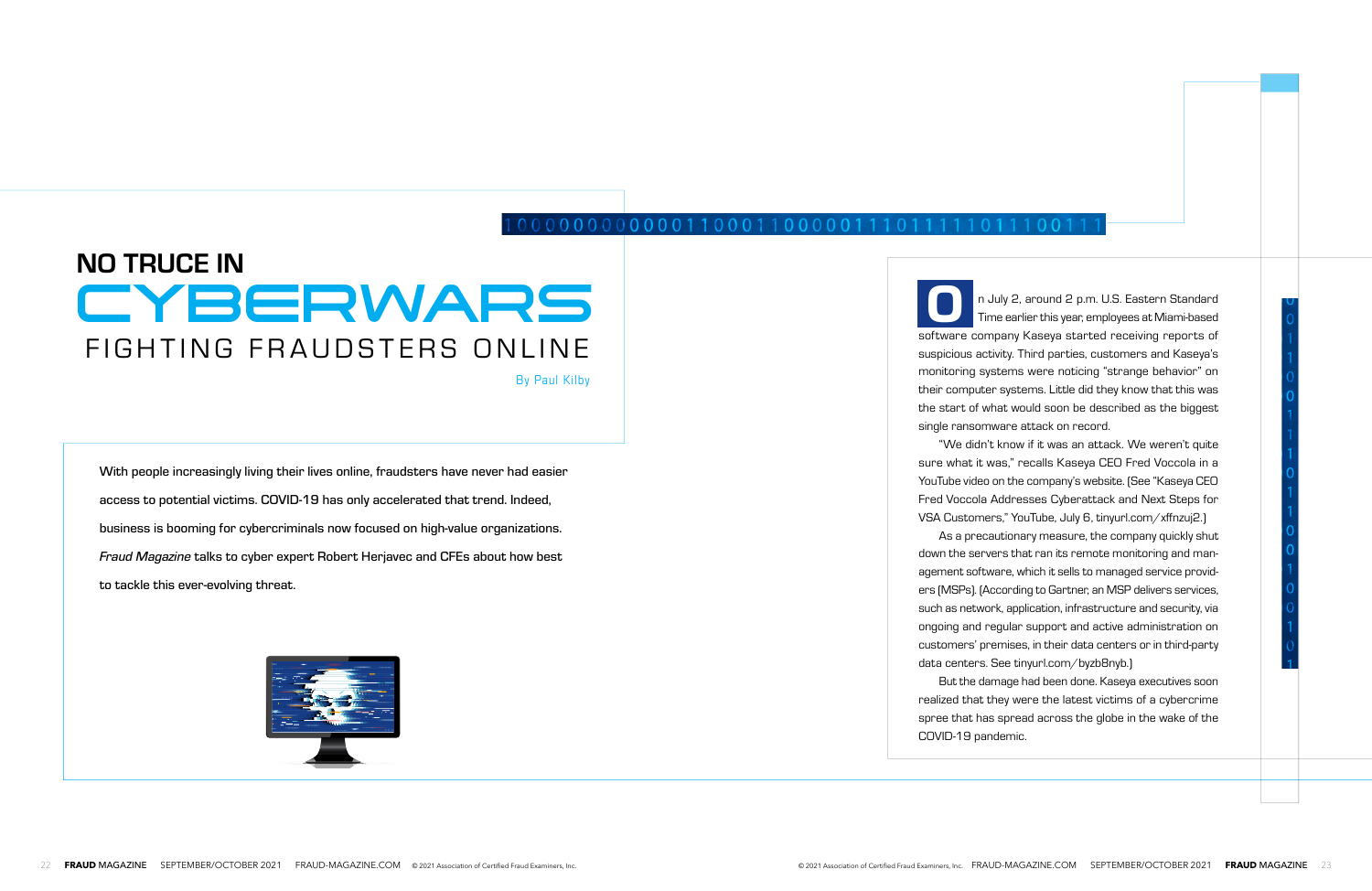## 000000000011000110000011101111101 11001

And while the breach only impacted about 50 of Kaseya's 37,000 customers worldwide, according to Voccola, its reach was far wider. The company quickly solicited the help of the U.S. Department of Homeland Security's Cybersecurity and Infrastructure Security Agency, the FBI and even the White House. But a few days later, the media was reporting that the ransomware coursing through Kaseya's network had perhaps spread to around 1,500 businesses, and the hackers were demanding an eyepopping \$70 million to restore all systems back to health. (See "Kaseya ransomware attack update: Hackers demand \$70M, believed to be a record sum," by Stephen Melendez, *FastCompany*, July 6, tinyurl.com/2h9n2y6k.)

Victims included a pharmacy chain, a gas station chain, the state railway and public broadcaster SVT — all in Sweden — as well as IT services companies in Germany and the Netherlands. The cyberattack also brought down cash registers and self-service check-out machines at Swedish supermarket chain Coop, forcing it to close over half of its 800 stores. It even shut down a Maryland town's internet services. (See "Swedish Coop supermarkets shut due to US ransomware cyber-attack," by Joe Tidy, BBC, July 3, tinyurl.com/54y7598u, and "Maryland town knocked offline as part of massive ransomware attack," by Joseph Choi, The Hill, July 8, tinyurl.com/yve5duwz.)

The Kaseya attack may have been exceptional in its reach and the amount of ransom demanded, but it was hardly an out-of-the ordinary occurrence. Since the outbreak of the COVID-19 pandemic early last year, the world has seen surges in cybercrime and cyberfraud as the shift to remote work better enables these offenses. (See "Check Point Software's predictions for 2021: Securing the 'next normal,' " Check Point Software Technologies Ltd., tinyurl.com/mfvfs7s6.)

"We all have to take a step back and realize this is the world we live in, and it is forcing us to look at ourselves as well, recommitting ourselves to every possible consideration that is there," says Voccola in his YouTube announcement.

*Fraud Magazine* recently talked to Robert Herjavec, leading shark on ABC's Emmy Award-winning TV show, "Shark Tank" and Founder & CEO of Herjavec Group, a global cybersecurity firm offering comprehensive security services to enterprise organizations — as well as CFEs specializing in cyberfraud — to get their take on how fraud examiners are approaching this ever-changing threat in the post-pandemic world.

"E-commerce, digital infrastructure, cloud, the move to online, the move to remote network — we all knew this was the future," says Herjavec in an email interview. "No one knew though that the future would happen in 12 months. That's what COVID did. This movement has accelerated our business and the overall security industry. The more people online, the more security required."

Hardly a month has gone by this year without news of a major cyberattack. In June, the FBI said that REvil, the same group whose affiliate was responsible for Kaseya's breach, carried out a ransomware assault on Brazilian meatpacker JBS. And in May, bad actors unleashed ransomware at Colonial Pipeline, the largest fuel pipeline in the U.S., causing widespread gas shortages and long lines at gas stations. (See "Largest meat producer getting back online after cyberattack," by Dee-Ann Durbin and Frank Bajak, AP, June 2, tinyurl.com/39hypx6j.)

And those are just the high-profile incidents. A whole range of companies and organizations have reported similar cases this year from brewing company Molson Coors to fast-food chain McDonald's to a string of universities. (See "2021 Ransomware attacks and alerts," Cloudian, tinyurl.com/zukcrj39, and "McDonald's becomes latest company to be hit by data breach," by Michelle Chapman, AP, June 11, tinyurl.com/y3ay56tu.)

"This cybercrime world is now impacting the everyday world," says Patrick Westerhaus, CFE, CEO of Cyber Team Six. "In the past, you may have had a credit card stolen or been the victim of identity theft. Now cybercrime has matured to such a point that it impacts the general population. It is all over the media. It is no longer just isolated incidences."

Indeed, cybercriminals and fraudsters are becoming better at poking holes in cyber defenses and spreading malware across multiple organizations in one fell swoop through so-called supply-chain attacks.

The severity of this type of breach became clear last year when hackers inserted malware into the software of Texas-based SolarWinds, spreading the malicious code to its clients and leaving up to 18,000 customers vulnerable. (See SolarWinds' SEC 8K filing, Dec. 14, 2020, tinyurl.com/atketn9b.)

The Russian intelligence services that were thought to have carried out the breach used the malware to gain access to the networks of several U.S. federal agencies. (See "Hacker Lexicon: What Is a Supply Chain Attack?" by Andy Greenberg, *Wired*, May 31, tinyurl.com/wz2k7u54.)

Experts are particularly worried about the latest cyber break-in at Kaseya — not only because it was yet another destructive and widespread supply-chain attack, but this time the criminals used sophisticated hacking techniques comparable to what nationstates deploy. (See " 'Apex predators': Why the Kaseya ransomware attack has experts worried," by Kevin Collier, NBC News, July 6, tinyurl.com/kvkdm7ep.)

million, claim they infected over a million devices," by Richard Lawler, The Verge, July 5, tinyurl.com/ytnbf865.)

No matter how strong their defenses, organizations that are part of a supply chain remain vulnerable as fraudsters seek to exploit the weakest link amid a network of companies that regularly conduct business with each other.

Kaseya VSA software was an ideal target for cybercriminals as the company sold it to MSPs, which small and medium-sized businesses pay to care for their IT needs. By infecting the VSA software, an affiliate of the cybercriminal organization REvil was able to demand ransom from a larger scope of victims. (See "What Happened in the Kaseya VSA Incident?" by Nicholas Weaver, Lawfare, July 4, tinyurl.com/4dhp9sc4, and "Kaseya ransomware attackers demand \$70 vulnerabilities Cyberfraudsters and other criminals now have a bigger attack space. In the past, organizations largely kept their data and employees in one, easily defensible place. But that all changed as the spread of COVID-19 forced employees to work from home, where they labor on less-protected laptops and in multiple locations.

"Most of the large-scale corporate breaches recently have come through suppliers and third parties," says Herjavec. "As companies have bolstered their defenses, they have often overlooked the many third parties that regularly interact with them. Many of these third parties are smaller with limited security. The challenge is how do you enforce your corporate standard on a third party that may not have the same resources or policies?"

Herjavec was a keynote speaker at the *32nd Annual ACFE Global Fraud Conference*. (See "Cybercrime in the age of COVID-19," by Paul Kilby, *Fraud Conference News*, June 22, tinyurl.com/39epfam4.)

# Post-COVID

# Supply-chain attacks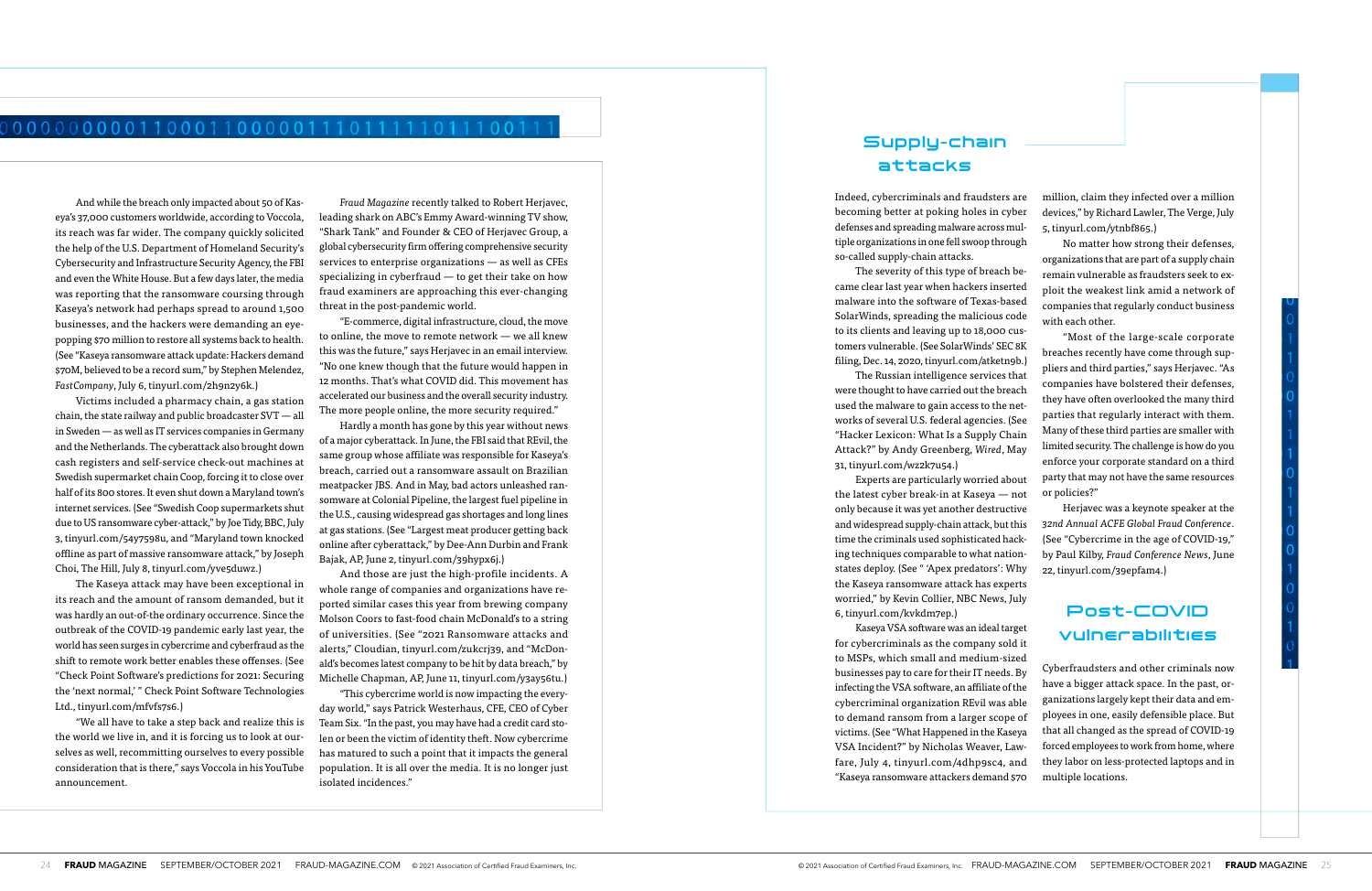"The amount of fraud reported that goes through these channels is significant, especially from banks and large enterprises," says Westerhaus. "And it is only going to get worse because of the hybrid and remote work models which have expanded significantly as a result of the pandemic."

The move toward a more fragmented workplace has also gone hand in hand with increased inter-connectivity — the so-called internet of things. Everything from fridges to home security systems and other devices in the house are increasingly linked to the internet and each other, which expands possible entry points for fraudsters.

Amy Chang is head of business development at cyber insurance and security company Resilience and former executive director, global cybersecurity at JPMorgan Chase. She says, "[the internet of things] introduces all these additional layers of vulnerability and if you don't have a full understanding and awareness of your technological environment, it can make it very easy for threat actors to come in."

Companies try to please customers by typically prioritizing the convenience of technology over what can be bothersome security protections. "This is tremendously risky, but no one thought along those lines because convenience always trumped security," says Walt Manning, CFE, CEO of Techno-Crime Institute, a future investigations research and consulting firm.

However, commercial enterprises are likely to start rethinking those priorities as they come to realize that it's not a question of if but when cyberfraudsters will try to storm their defenses. "From an enterprise perspective, I don't think you can any longer dissociate business from the security aspect of the customer," says Westerhaus.

"Organizations, to some extent, have taken it seriously to protect employees and companies, but protecting customers is not viewed as a competitive advantage," he says. "It has always been an afterthought. That can no longer be the case."

0000000000110001100000111011110111001 CYBER CONTROLS AND PREPARING FOR BREACHES

Indeed, organizations are gearing up for yet another jump in fraudulent activity, particularly in cyberspace, and appear to be taking some defensive measures, according to the ACFE's latest benchmarking report. (See *The Next Normal: Preparing for a Post-Pandemic Fraud Landscape*, ACFE.com/ covidreport, and "Organizations brace for another uptick in fraud," in ACFE News on page 67.)

While survey respondents expect to see growth in fraud risks in most categories, cyberfraud and social engineering are the risk categories most expected to increase, with more than 80% of survey respondents anticipating growth in these two areas.

And perhaps reflecting increased cyberfraud risks, 38% of the organizations surveyed increased their budgets for anti-fraud technology in fiscal year 2021 compared to pre-pandemic years. (See the ACFE news article on page 67 in this issue.)

"Your cybersecurity resilience is key because you are going to be a target no matter what, especially the financial industry," says Carmi Moser, a senior principal risk specialist with financial industry regulator FINRA. "We should really be mindful of response resiliency and data protection aspects."

# Business of cyberfraud

The business of cyberfraud has grown in size and sophistication over the years and even more so during the COVID-19 pandemic. The lone hooded hacker wearing a Guy Fawkes mask in a dark room may be a favorite stereotype, but it's a far cry from the reality of today's cybercriminal enterprises.

A whole ecosystem is now available to fraudsters seeking opportunities in cyberspace. "Ransomware-as-a-Service" or "Malware-as-a Service" (better known as RaaS and MaaS) are new names for businesses selling malicious software, passwords and other services on darknet marketplaces.

And in some ways, this has only made it easier for fraudsters to ply their trade. "In the old days, it took an effort to be a white-collar criminal; it really did," says Westerhaus, who previously worked as a senior manager in the FBI's Cyber Crime

# **Convenience** trumps security

Despite the increasing sophistication of cybercriminals, some commonsense measures go a long way to protecting organizations and individual households from cyberfraud, say experts.

"In some ways the more things change, the more they stay the same," says Robert Herjavec, CEO of cybersecurity firm Herjavec Group. "Most ransomware still comes from email. Traditional security [firewalls, multifactor authentication] is as important as ever."

Even so, implementing such controls in a large company with a lot of employees, who these days are often working remotely, is easier said than done. It just takes one employee clicking on the wrong email to open a brief window for a hacker to insert ransomware — no matter how much an organization invests in IT. JBS, for example, spends more than \$200 million annually on IT and employs more than 850 IT professionals globally, yet it failed to prevent criminals breaching its system.

"Nothing is bulletproof," says David Utzke, Sr., Ph.D., CFE, associate professor at the University of Advancing Technology. "We live in a fallible world. It doesn't make any difference how well you educate employees; someone is always clicking on something they shouldn't just because of personal curiosity, or they don't pay attention to the red flags and allow malware to get into the system."

That's why regular fraud training is essential at organizations that want to prevent such breaches. "Training is a big component of cyberfraud prevention, and it is something we don't see enough of," says Amy Boawn, CFE, a fraud fusion subject matter expert for the cyber defense team at consulting firm Booz Allen Hamilton.

In sectors such as the financial industry, where employees are already faced with considerable compliance training and other work responsibilities, having them focus on fraud training too can be a challenge, she says. More organizations are trying to incentivize employees with so-called "gamification," such as providing cashable points or tokens for completed training or reporting suspicious activity, Boawn says.

Communication is also key, especially within medium and small organizations, where a chief risk officer, a chief information security officer and other C-suite executives have different mandates and aren't always clear on how to come together on cybersecurity. "They all know it's important, but they don't necessarily know where to begin," says Amy Chang, head of business development at cyber insurance company Resilience.

Sometimes, she says, it's as simple as a leadership-level discussion about how cybersecurity is actually central to a company's financial and business priorities. In many cases, simple solutions can pay large dividends. For example, a companywide rollout of cyber controls, such as multifactor authentication, can prevent cybercriminals from illegitimately accessing sensitive accounts, and enabling email authentication prevents unauthorized threat actors from attempting to impersonate CEOs, an increasingly popular scam. (See "What Is CEO Fraud?" KnowBe4, tinyurl.com/u4arzn3m.)

## Other controls that Chang recommends are:

• Limit the ability of individuals to conduct unauthorized changes or transactions in, for example, your pay-

• Have and practice an incident response plan in case a supplier is impacted by cyberfraud. Be prepared

- Segment your networks to protect your most sensitive data.
- ment system or specific databases.
- to know what to do, who to call and whether you need legal counsel.
- in a timely manner any cyberbreach that may have occurred.

• Have a proper agreement in place with third-party suppliers and vendors that obligates them to report

James McDowell, CFE, principal intelligence specialist at the financial intelligence unit at FINRA, says the financial industry regulator recommends brokerages and other financial securities specialists to stress test a response plan well in advance and consider developing a relationship with law enforcement before any attacks occur. "The worst time to realize your response plan doesn't work is when you are undergoing an incident," he says.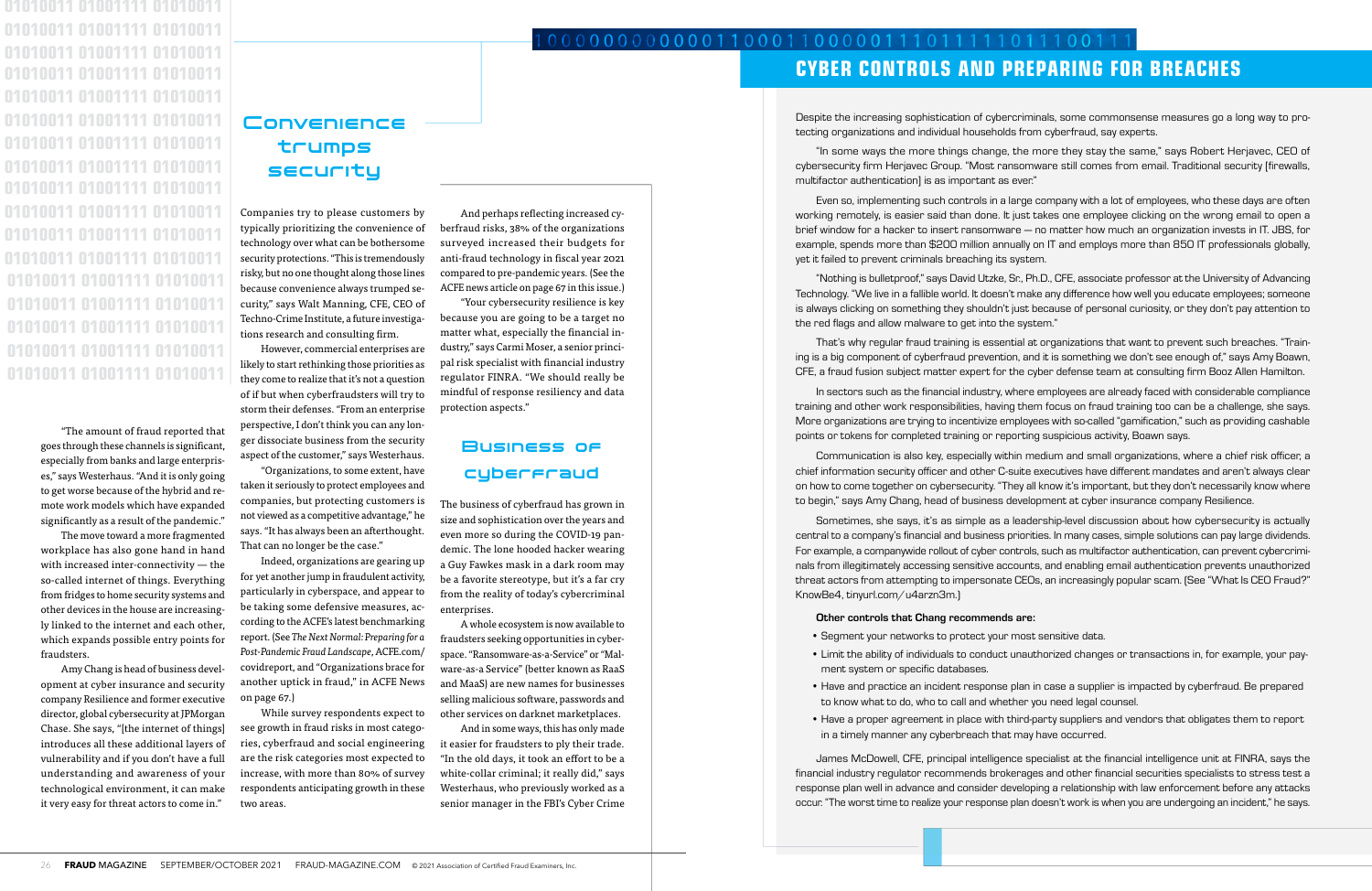division. "But if you want to be a whitecollar criminal today, just be a cybercriminal. If you can download software, you can be a cybercriminal."

Sophisticated hackers, brokers and everyday fraudsters pool their skills to pull off attacks that can bring in thousands if not millions of dollars. Indeed, cyberfraud has become highly lucrative as scammers increasingly set their sights on high-value multinational firms, in what has become known as "big-game hunting," or BGH. (See "2021 Global Threat Report," Crowd-Strike, tinyurl.com/c935rdwc.)

JBS Foods USA said in June that it had paid the equivalent of \$11 million to what the FBI described as one of the most specialized and sophisticated cybercriminal groups in the world. (See "JBS USA Cyberattack Media Statement," June 9, tinyurl. com/6vn692n7.)

The group that infected Kaseya's software set a \$70 million ransom in bitcoin to free everyone from the malware, though it also reportedly asked for up to \$5 million from individual organizations. (See "Scale, details of massive Kaseya ransomware attack emerge," by Frank Bajak, AP, July 4, tinyurl.com/hucjcbn3.)

And while the FBI has clawed back some of the ransom paid, such as in the Colonial Pipeline case, the stakes are high for companies that let their guard down. (See "Feds recover millions from pipeline ransom hackers, hint at U.S. internet tactic," by Kevin Collier and Pete Williams, NBC News, June 7, tinyurl.com/se9525x8.)

"It's interesting — people are not as worried about losing money per se but they are worried about their business," says Herjavec. "The cost of a breach goes far beyond the ransom paid — it's downtime, it's brand integrity and loss, and loss of faith from consumers and partners."

The average cyber ransom paid by medium-sized companies was \$170,404, but the average bill for rectifying this kind of attack was \$1.85 million after accounting for opportunities lost, downtime and other costs, according to a recent survey by security software group Sophos. (See "The State of Ransomware 2021," Sophos, tinyurl.com/3pvm52fr.)

> Those circumstance make prevention — one of the key tenets of ACFE founder and Chairman Dr. Joseph T. Wells, CFE, CPA particularly important. "The new fraudsters are not good at creating code and hacking. They are just good at being on the internet," he says. "If you understand how people interact on the internet, then you understand the fraudster of today and tomorrow."  $\blacksquare$  **FM**

Online criminal forums, which have existed for many years, were first developed by fraudsters, such as Brett Johnson, who told his cybercrime story at the *32nd Annual ACFE Global Fraud Conference*. (See "Lessons From the 'Original Internet Godfather,'" by Paul Kilby, *Fraud Conference News*, June 23, tinyurl.com/3nwt5sdc.) Today those networks are thriving in part because of the unique circumstances brought on by the COVID-19 pandemic.

> Westerhaus says the key to prevention is understanding the chain of events involved in a cybercrime and the often-lengt time lapse between the hacking and the crime itself, whether it theft, extortion or some other type of fraud. The whole proce can take weeks, months or even years, he says.

> "People think that just because someone hacks a computer delivers malware that at that second their account is exploite he says. "But it doesn't happen that way."

"It is quite a system," says David Utzke, Sr., Ph.D., CFE, associate professor at the University of Advancing Technology. "That is the real threat because they look more like a corporate network now."

> Sophisticated hackers with Ph.D.s can exploit compute and create ransomware, but they have no idea how to commi crime, says Westerhaus. Like any marketplace, hackers then must advertise to everyday fraudsters who buy access and the malwa to exploit organizations like they always have.

Amy Boawn, CFE, is a fraud fusion subject matter expert for the cyber defense team at consulting firm Booz Allen Hamilton. She advocates a similar collaborative effort among organizations trying to prevent cyberfraud.

"The banking sector and financial services industry [for example] have forums they can go to, but by and large they don't do a good enough job in sharing information," says Boawn. "The more information that can be shared about what kind of scams are out there and the tactics being pulled, the more we can stop cyberfraud."

# Rethinking investigations

Ever-evolving technology and the global reach of cyberfraud may require a rethink of how investigations are carried out, argues Manning, who helped create one of the first digital forensic teams at the Dallas Police Department in the 1980s.

# Prevention and early detection

"This is a critical time for investigations," he says. "I would even call it a turning point. The old ways of doing things, by siloing investigations — particularly in law enforcement, where you have geographical, legal jurisdictions — that model on a global scale with this technology does not work anymore." The trick is to stay ahead of the end user who carries out the crime. And that's done by identifying any stolen and/or vulnerable data and stopping it from being hacked or getting into the hands of fraudsters in the first place. "The education point that needs to be made to CFEs is un-

Investigative teams may need to be bigger given the number of experts required in cyberfraud cases, Manning says. He foresees cyber investigations adopting what he calls the "Hollywood" model, like how a director or a producer might hire specialists in cinematography, casting, costumes and special effects to make a single film. derstanding cybercrime is an entire business, and there is an entire cycle that goes on from start to finish," says Westerhaus. "You can actually prevent a customer from having a bad experience by nullifying the work that the hacker has done before it gets to the fraudsters." Herjavec has a similar take on how best to protect organi-

"We will need a new type of investigations management philosophy and a person with the knowledge and expertise to be able to coordinate all of the different efforts from the various team members like we have never done before," he says. "[But] as the investigation becomes larger, more expensive and timeconsuming, we may reach a point where a lot of organizations will say stop. The cost and the time of these investigations aren't worth the damage we suffered from the fraud." zations struggling to keep up with new technologies and may ultimately be unable to stop cybercriminals from breaching their defenses. "We are fighting today's war with yesterday's tools and the hackers are constantly evolving," he says. "I think one of the key goals for security leaders should be to move away from a prevention mindset and to focus on early detection."

Yet while hackers have found new and sophisticated ways to get past security measures, prevention and detection of cyberfraud often resembles fraud investigations of the past. "My philosophy is that cyber is just a tool that facilitates crimes that always existed," says Westerhaus.

"We are fighting today's war with yesterday's tools and the hackers are constantly evolving." - Robert Herjavec

| pkilby@ACFE.com. | Paul Kilby is editor-in-chief of Fraud Magazine. Contact him at |
|------------------|-----------------------------------------------------------------|
|                  |                                                                 |
|                  |                                                                 |
|                  | 01010011 01001111 01010011                                      |
|                  | 01010011 01001111 01010011                                      |
|                  | 01010011 01001111 01010011                                      |
|                  | 01010011 01001111 01010011                                      |
|                  | 01010011 01001111 01010011                                      |
|                  | 01010011 01001111 01010011                                      |
|                  |                                                                 |